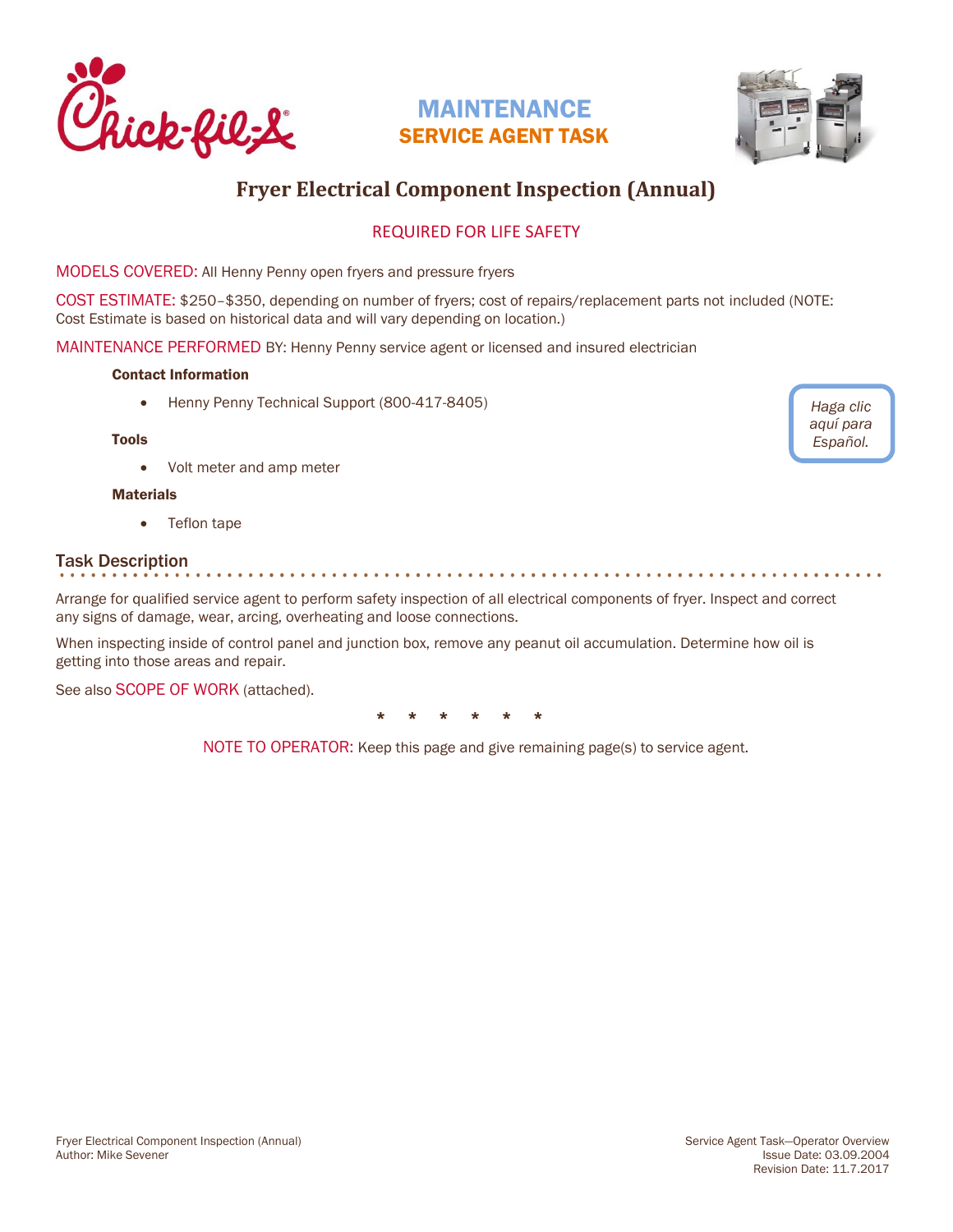

. . . . . . . . . . . . . . . .

## **Fryer Electrical Component Inspection (Annual)**

### **Standards**

➢ All maintenance service should be performed to Henny Penny specifications.

| <b>Pressure Fryer</b>                   |                                                                   | <b>Open Fryer</b>                       |                                   |
|-----------------------------------------|-------------------------------------------------------------------|-----------------------------------------|-----------------------------------|
| Power Cord and Plug Specifications      |                                                                   | <b>Power Cord Specifications</b>        |                                   |
| 208 V                                   | SOOW #6 AWG /4 conductor cord,<br>15-50R receptacle, 15-50P plug  | 208 V                                   | SOOW #2 AWG /4 conductor cord     |
| 240 V                                   | SOOW #6 AWG /4 conductor cord,<br>15-50R receptacle, 15-50P plug  | 480 V                                   | SOOW #6 AWG /4 conductor cord     |
| 480 V                                   | SOOW #10 AWG /4 conductor cord,<br>16-20R receptacle, 16-20P plug |                                         |                                   |
| Contactors                              |                                                                   | Contactors                              |                                   |
| 50 Amp                                  | Henny Penny part #: 29509                                         | 65 Amp                                  | Henny Penny part #: 30324 (Gen 1) |
| Mercury                                 | Henny Penny part #: 29510                                         | 50 Amp                                  | Henny Penny part #: 14930         |
|                                         |                                                                   | Square D                                | Henny Penny part #: 65073         |
|                                         |                                                                   | Mercury                                 | Henny Penny part #: 29510         |
| <b>Hi-Limit Assembly Specifications</b> |                                                                   | <b>Hi-Limit Assembly Specifications</b> |                                   |

### Warnings

Fryers represent a significant electrical shock hazard. Always shut off power to fryer at breaker and unplug fryer (if not hard wired) before opening electrical panels on fryer. Only a qualified service agent should perform inspections of electrical items and make repairs.

Do not use 450°F Hi-Limit Assembly on open fryer.

### Steps

- 1. Make certain that power cord, plug and receptacle meet specifications outlined in Standards section above.
- 2. Inspect power cord, plug and receptacle for loose contacts, signs of arcing or other damage. Tighten loose contacts or replace cord, plug and receptacle as necessary. Remove grease accumulation in plug, receptacle and fryer J-box.
- 3. Inspect Primary and Secondary contactors for mechanical binding, arcing or pitting. If evidence of any of these exists, contactors should be replaced and the 'Date' written on contactor using a permanent marker.

NOTE: For Restaurants with separate open fryer ON/OFF switch mounted on wall, it is also necessary to inspect both 100 amp contactors (located in ceiling) for pitting or overheating. Tighten all connections and inspect ground wiring. Tag and date inspection on cover plate.

Steps Continued on following page.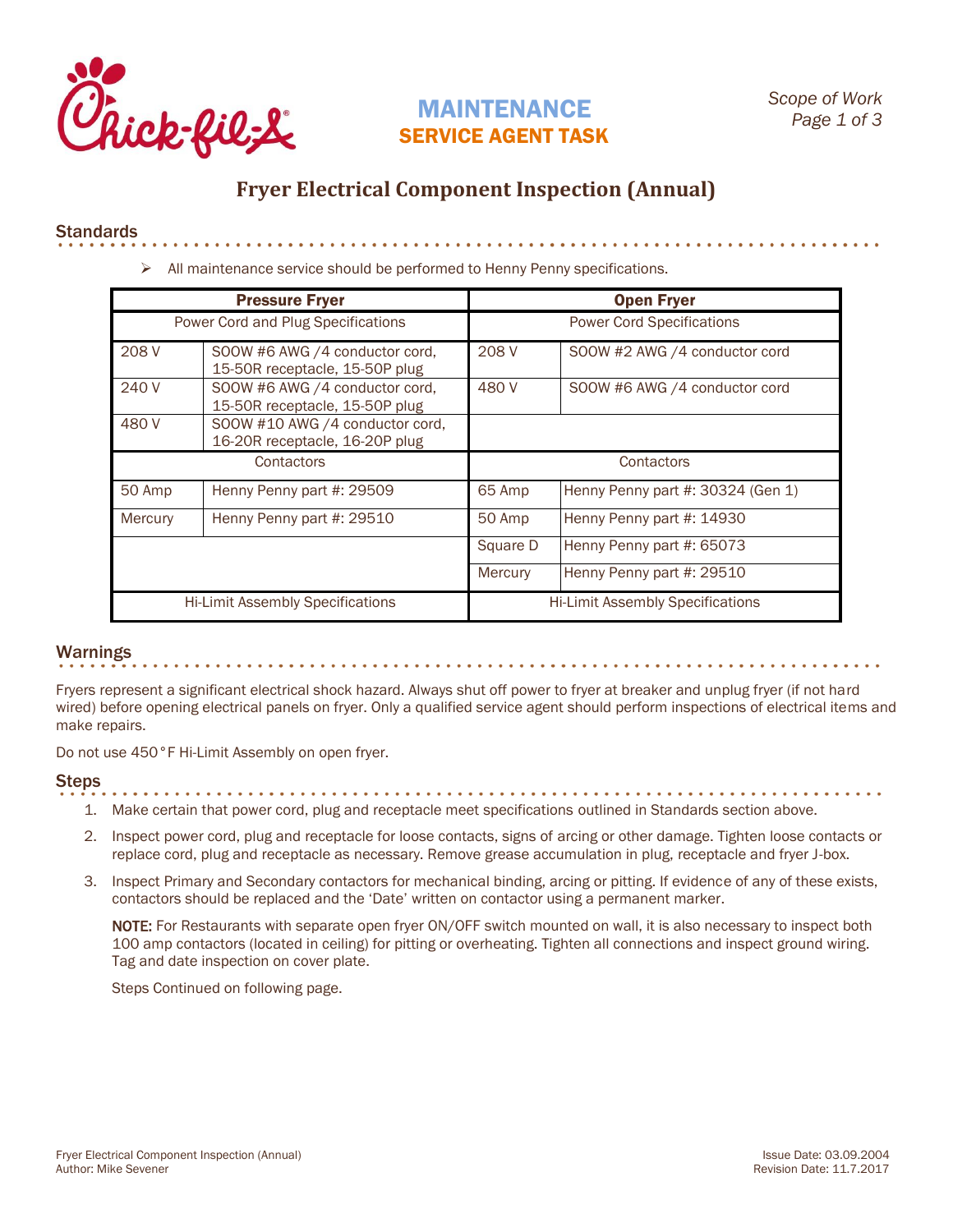

## **Fryer Electrical Component Inspection (Annual)**

## Steps (continued)

Change mechanical contactors (not mercury contactors) every 5 years to reduce risk of fire. See Tech Bulletin Fryer Hi-Limit & [Contactors](http://static.cfacdn.com/fmpublic/CFAPROD_131927) for more information.

Open Fryer OFE-321 Pressure Fryer PFE-500



- 4. Inspect J-box or breaker box where power enters appliance at the rear. Check and tighten wiring lugs inside. Check for loose cord penetrations and wear on power cord. Check for signs of arcing or overheating. Replace breaker (on 208 V open fryers) if switch handle is broken.
- 5. Check and tighten element spreader bars. Replace if damaged or broken.
- 6. Inspect inside control compartment.
	- o Check electrical wiring and terminals for signs of arcing or overheating. Replace if conditions exist.
	- o Inspect the metal cap tube on the thermostat or high limit bulb (probe) for evidence of arcing. Tuck cap tube away from exposed electrical components.
	- o Oil leaks around element terminals and "O" rings indicate serious problems and must be repaired immediately.
	- $\circ$  Oil leaks often occur around frypot bushings if Teflon tape was not used during high limit and thermostat bulb (probe) installation. If probe is bent or damaged, remove and install new bulb (probe) assembly using Teflon tape on compression and reducer fittings.





o Inspect Frypot front wall insulation. Replace if saturated with oil.

Steps continued on following page.